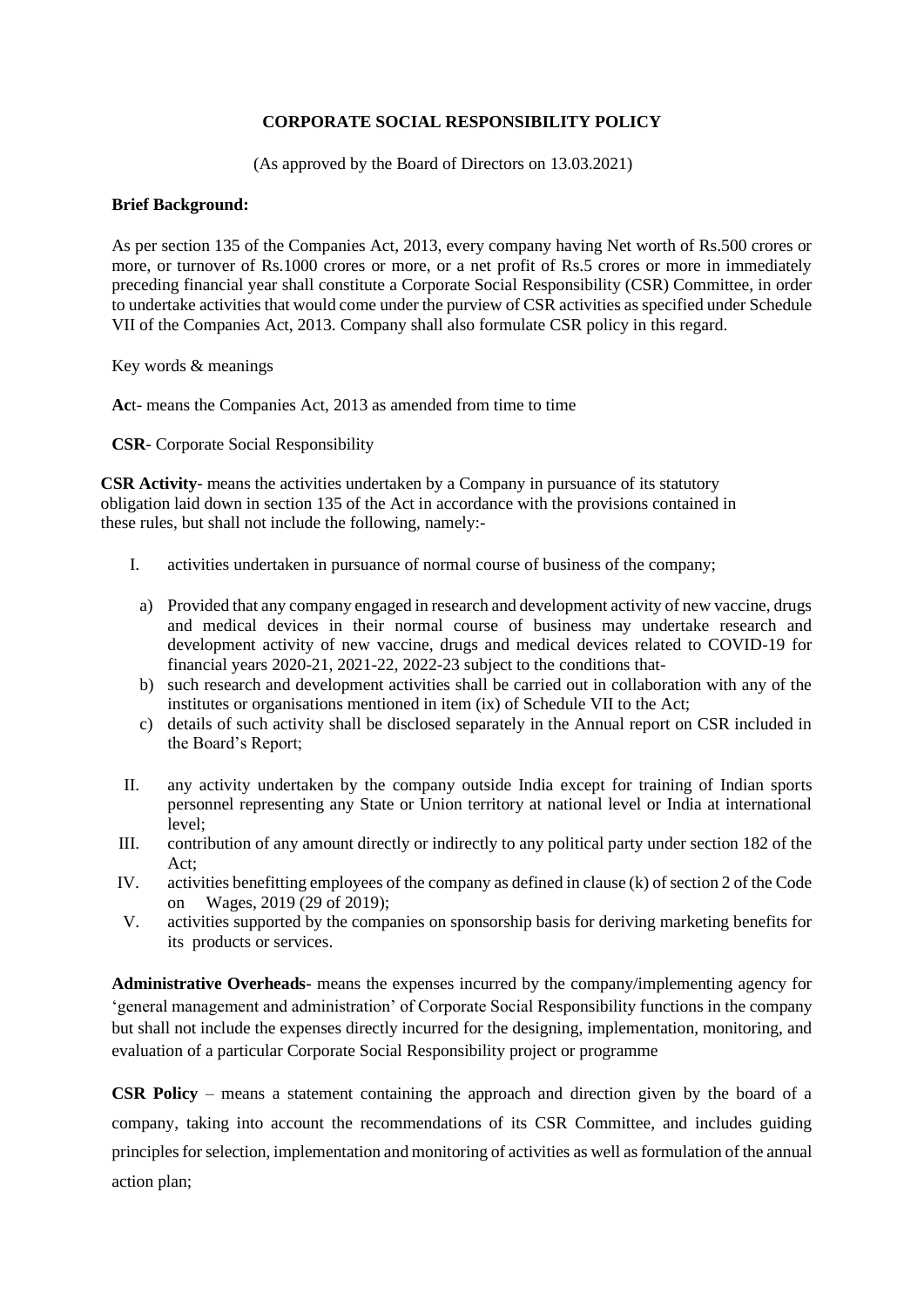**CSR Rules or Rules** – means Companies (Corporate Social Responsibility Policy ) Rules 2014

**International Organization -** means an organization notified by the Central Government as an international organization under section 3 of the United Nations (Privileges and Immunities) Act, 1947 (46 of 1947), to which the provisions of the Schedule to the said Act apply;

### **Implementing Agencies – means**

(i) a company established under section 8 of the Act, or a registered public trust or a registered society, registered under section 12A and 80 G of the Income Tax Act, 1961 (43 of 1961), established by the company, either singly or along with any other company, or

(ii) a company established under section 8 of the Act or a registered trust or a registered society, established by the Central Government or State Government; or

(iii) any entity established under an Act of Parliament or a State legislature; or

(iv) a company established under section 8 of the Act, or a registered public trust or a registered society, registered under section 12A and 80G of the Income Tax Act, 1961, and having an established track record of at least three years in undertaking similar activities;

**Ongoing Project**- means a multi-year project undertaken by a Company in fulfilment of its CSR obligation having timelines not exceeding three years excluding the financial year in which it was commenced, and shall include such project that was initially not approved as a multi-year project but whose duration has been extended beyond one year by the board based on reasonable justification.

Words and expressions used and not defined in this policy but defined in the Act and relevant rules shall have the same meanings respectively assigned to them in the Act and relevant rules

# **Policy Objectives**

The objective of the CSR Policy ("Policy") is to lay down the guiding principles in selecting implementing and monitoring programs and projects by or on behalf of the company relating to Corporate Social Responsibility ("CSR") within the meaning of section 135 of the Companies Act,2013 read with Schedule VII of the Act and the CSR Policy Rules 2014.("Rules") as well as formulation of Annual Action Plan

# **Applicability;**

The policy shall be applicable to all CSR activities of the company whether carried by it or through Manappuram Foundation or any implementation agency.

# **CSR Committee**

CSR Committee means the committee of the board constituted in terms of Section 135 of the Companies Act, 2013 read with Rule 5 of the rules.

# **Composition of CSR Committee:**

The CSR Committee shall consists of minimum three Directors among which one shall be Independent Director.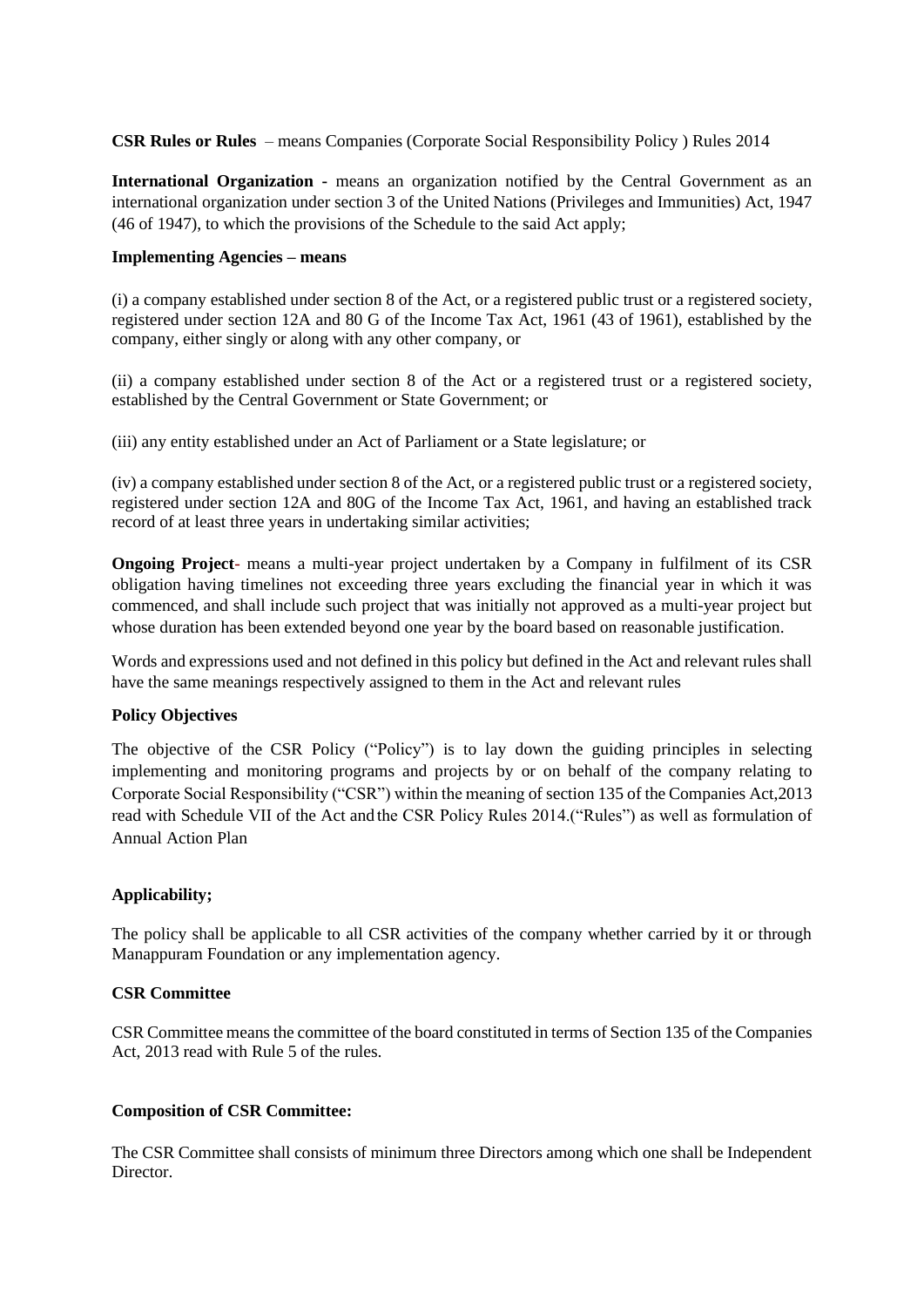#### **Role of the Committee** include;-

- I. Formulate and recommend to the Board, a Corporate Social Responsibility Policy which shall indicate the activities to be undertaken by the company as specified in Schedule VII and recommend the amount of expenditure to be incurred on the activities.
- II. Review and recommend any new CSR initiatives to be taken up by the company including the selection/appointment of implementation agencies.
- III. Review the progress of CSR projects undertaken by the company and the utilization of budgets for each such projects
- IV. Review and recommend the CSR report to be included in the board's report.
- V. Review and recommend any amendments to be made in the CSR policy of the Company from time to time.
- VI. Formulation of Annual Action Plan in accordance with CSR Policy;
- VII. To carry such other functions as may be delegated to it by the board relating to CSR activities of the company.

### **Parameter's for Formulation of Annual Action Plan**

The CSR committee shall envisage an Annual Action plan in pursuance of the CSR Policy which shall be the road map for the implementation of CSR projects approved by the Board of Directors. The Annual action plan shall be formulated keeping in mind the following parametres:

- (i)the list of CSR projects or programmes that are approved to be un areas or subjects specified in Schedule VII of the Act;
- (ii) the manner of execution of such projects or programmes as specified in sub-rule (1) of rule 4;
- (iii) the modalities of utilisation of funds and implementation schedules for the projects or programmes;
- (iv) monitoring and reporting mechanism for the projects or programmes; and
- (v) details of need and impact assessment, if any, for the projects undertaken by the company

### **CSR Activities**

The company may undertake / fund project, programs or activities of the following nature and also undertake such other activities as may be approved by the board as is falling under schedule VII of the Act 2013.

### i. **Promotion of Health care**

The company may undertake projects or programs or activities aimed at improving the health and hygiene of the socially or economically weaker sections , families in the below poverty line (BPL) by providing free or subsidized medicine, clinical laboratory facilities, free or concessional treatments at hospitals, provide medical equipments, setting up of medical and diagnostic camps, free medical insurance for a group of people or families in the BPL category, projects or programs aimed at eradicating poverty or malnutrition of women and children, pain and palliative care etc.

# ii. **Old Age homes /Day Care facilities for senior Citizens**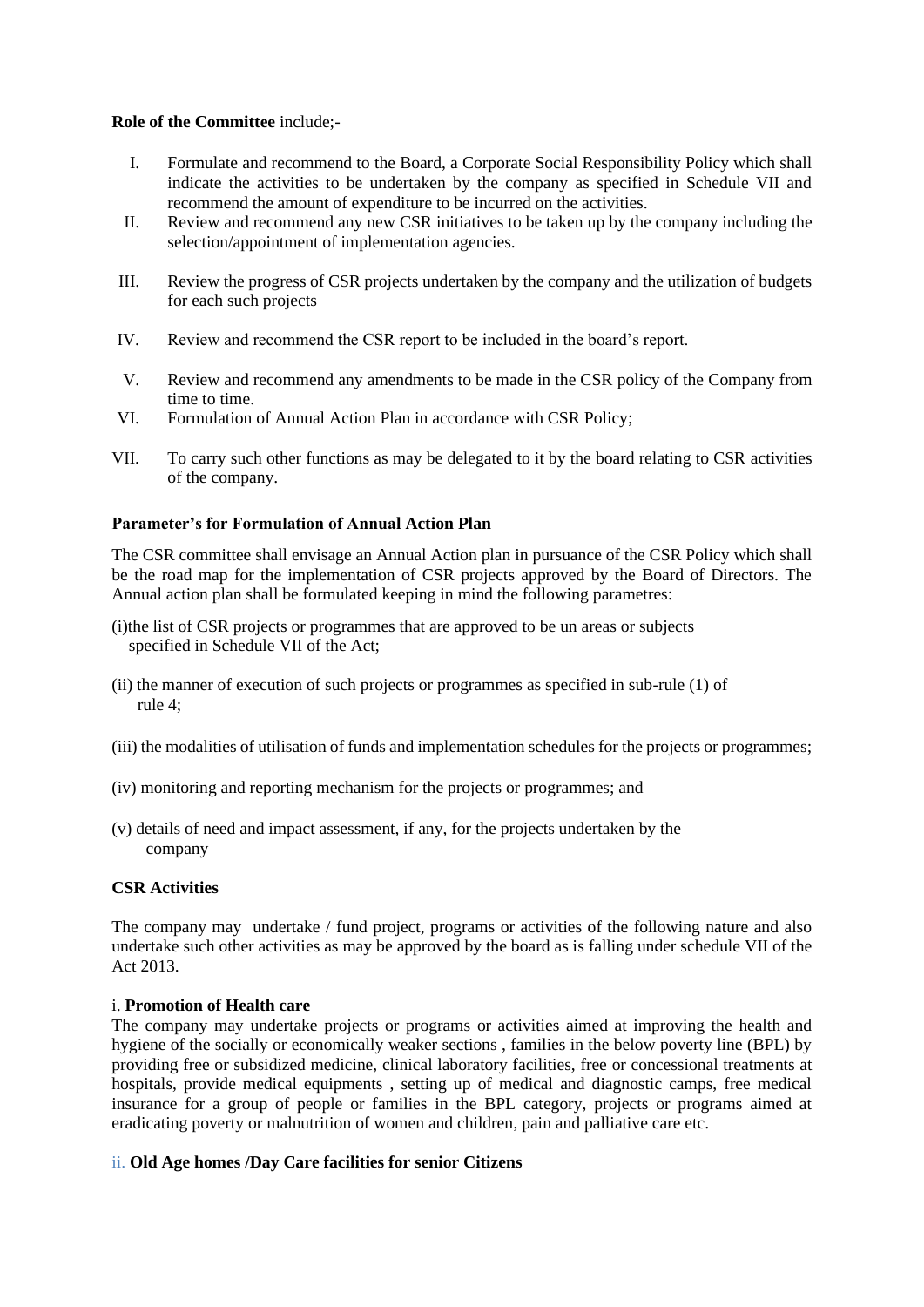Company may undertake projects or programs or activities for the protection of elderly citizens by establishing, funding or otherwise supporting old age homes and day care facilities including medical aid, food and accommodation.

# iii. **Promotion of Quality Education**

Company may undertake projects or programs or activities aimed at providing quality school education from elementary levels and to provide professional educational needs of the students in higher classes. These programs would support the students belonging to weaker sections of the society including SC/ST/OBCs by way of setting up schools, colleges, coaching centers, providing libraries, text books and other study materials, vocational training centers and centers for physically challenged students, providing endowments or other forms of recognitions to successful candidates pursuing recognized examinations, scholarships or other forms of merit cum means assistance, etc

# iv. **Empowerment of women**

Company may take up and carry on projects, programs or activities aimed at women empowerment and gender equality. The objective may be achieved through supporting women belonging to socially or financially weaker sections of the society by providing job oriented training programs with an objective of making them financially independent.

Further, the company may take up all or any projects, programs or activities falling under any of the activities in the following fields as approved by the board on the recommendation of the CSR committee.

- a. Ensuring environmental sustainability, ecological balance, protection of flora and fauna, animal welfare, agro forestry, conservation of natural resources and maintaining quality of soil, air and water;
- b. Protection of national heritage, art and culture including restoration of buildings and sites of historical importance and works of art; setting up public libraries; promotion and development of traditional arts and handicrafts;
- c. Measures for the benefit of armed forces veterans, war widows and their dependents;
- d. Training to promote rural sports, nationally recognized sports, Paralympics sports and Olympic sport;
- e. Contribution to Prime Minister's National Relief Fund or any other fund set up by the Central Government for Socio-economic development and relief and welfare of the Scheduled Castes, the Scheduled Tribes, other backward classes, minorities and women.
- f. Contributions or funds provided to technology incubators located within academic institutions which are approved by the Central Government.
- g. Rural development projects
- h. disaster management, including relief, rehabilitation and reconstruction activities;

### **Effects of interpretations/clarifications and amendments on projects/ programs /activities**

The objective of the policy is to act as a guideline for the company in its endeavor to undertake socially relevant activities that will result in the overall objective of the company to create societal capital/assets for the common good and the list of activities shall be interpreted in a manner that will advance the objective. The policy shall be deemed to have amended or modified to the extent of any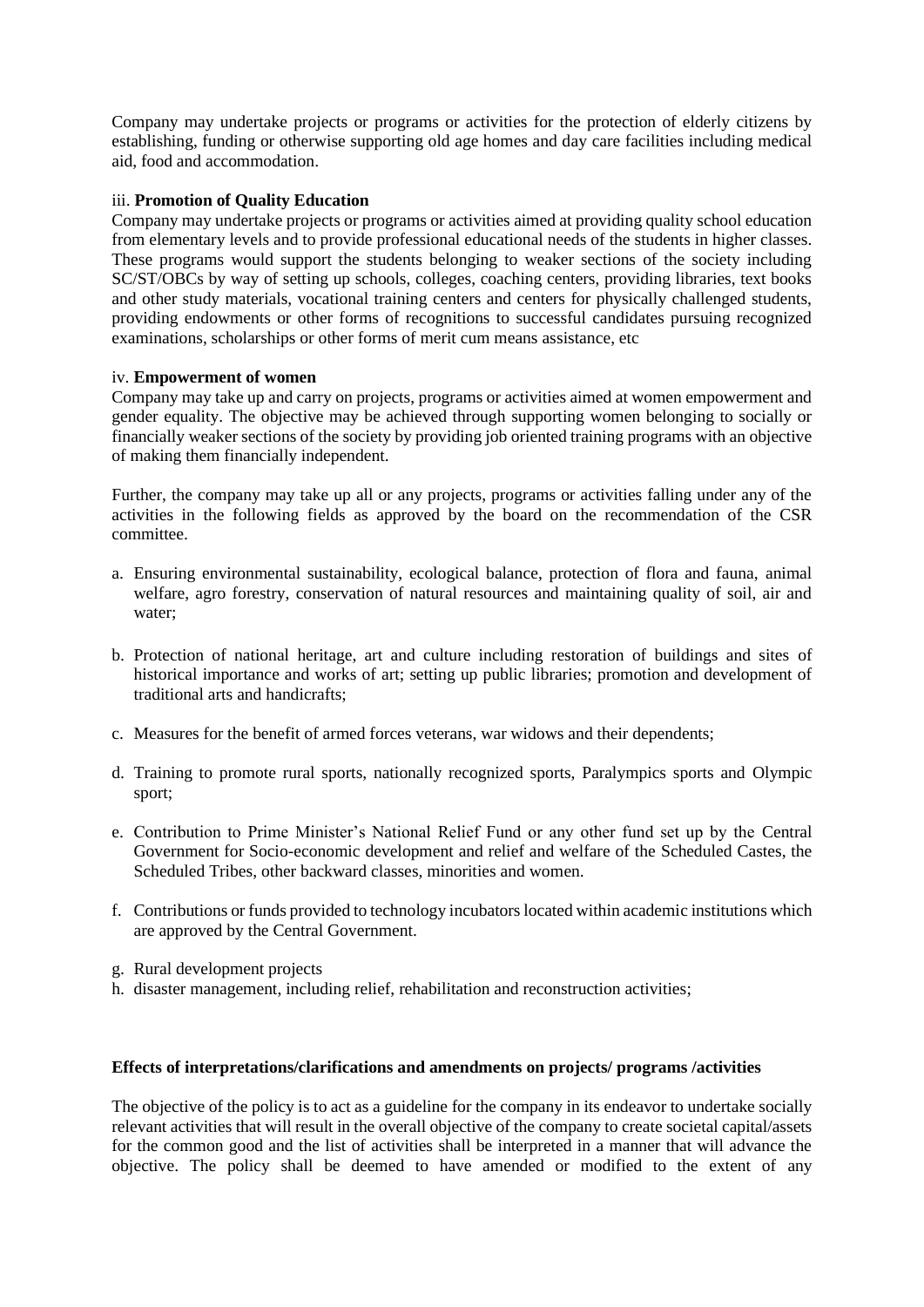modification/amendments or clarifications issued by the Central Government from time to time in relation to the CSR obligations of companies and shall be interpreted accordingly

### **CSR Spending:**

At least 2 percent of the average net profit of the preceding three financial years to be spent on CSR activities every year by the Company.

### **Execution of projects/programs**

The company may undertake one or more projects or programs or activities provided in the policy either as its own or through any implementation agency. It shall be the endeavor of the company to build up necessary capabilities to implement the CSR projects on its own in the long run. For the purpose of implementing CSR projects, a company may engage international organisations for designing, monitoring and evaluation of the projects or programmes.

It can also acquire the services of experts in respective fields by appointing them as consultants in a particular program or project. Where implementation agencies are appointed for a particular project, the company shall acquire the necessary skills to run the program on its own within 3-5 years from its implementation where it is a continuing program. While engaging a third party agency for implementing a project or program covered in the CSR policy, the CSR committee shall ensure that they have credible standing and experience in the respective fields for at least three preceding financial years. The maximum tenure for a project that can be undertaken shall not exceed 3 years.

# **CSR Activities in Partnership**

The company may undertake programs in collaboration with other companies only in cases where such programs are separately reportable in the CSR report of participating companies

### **Monitoring of CSR Activities**

CSR committee of the company will be responsible for the monitoring of various CSR projects or programs undertaken by the company directly or indirectly. The committee shall ensure that;

- i. Company undertakes the CSR activities as provided in the CSR policy
- ii. The projects/ programs are implemented as per the program approved by the board
- iii. The budget allocated for each of the project is utilized for the projects as per the approved plans.
- iv. The objective of the project/program is achieved as per the plans

v. Wherever projects/programs are undertaken in partnership with one or more organizations, the part of the project or program undertaken by the company shall be distinguishable and necessary supporting documents in respect of the same shall be obtained from the other partners/implementing agency on an annual basis.

Provided that In case of ongoing project, the Board of a Company shall monitor the implementation of the project with reference to the approved timelines and year-wise allocation and shall be competent to make modifications, if any, for smooth implementation of the project within the overall permissible time period

Company shall provide necessary resources and human capital for implementation and the